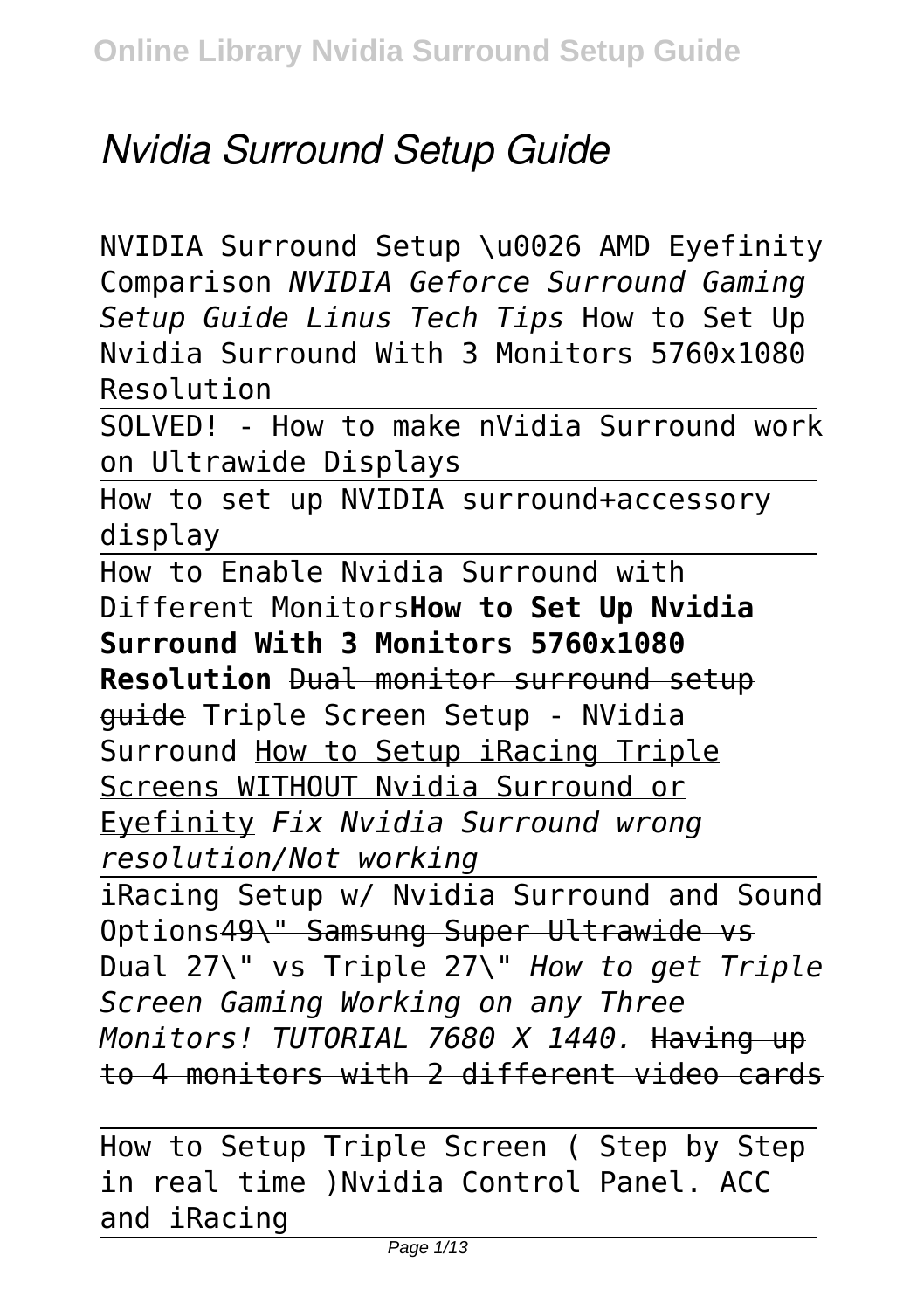How to set up FSX Home Cockpit using multiple monitors.How to Setup \u0026 Use Multiple Monitors (UPDATED VIDEO IN DESCRIPTION) How To Setup Multiple Displays (2019) **Sim-Racing Monitor Placement and Field-of-View (demonstrated using iRacing.com)** How to connect three or more monitors to your laptop *BenQ EX3203R Triple Monitor Setup Quick Look By SimRacingGirl* iRacing Triple Screen Monitor Setup With Nvidia Surround How to Setup Triple Monitors on rFactor 2 without Nividia Surround *Setup and Configure Triple monitors (Nvidia graphics Cards)* How to set up triple monitors for sim racing and gaming! *VisX Nvidia Surround Setup* **#355 - Q\u0026A: NVIDIA Surround** Setup? How to setup 3 monitor very easy + How to use Nvidia Surround in control pannel #greenpolygames Triple Monitor Setup Guide **Nvidia Surround Setup Guide** Configure your displays as needed using the NVIDIA Set Up Surround window. Displays Section Select the topology as well... Select the topology as well as the displays that you want to use for Surround. Drag and drop the display icons to match your display arrangement. Click the display icons and ...

# **To configure my displays for Surround -**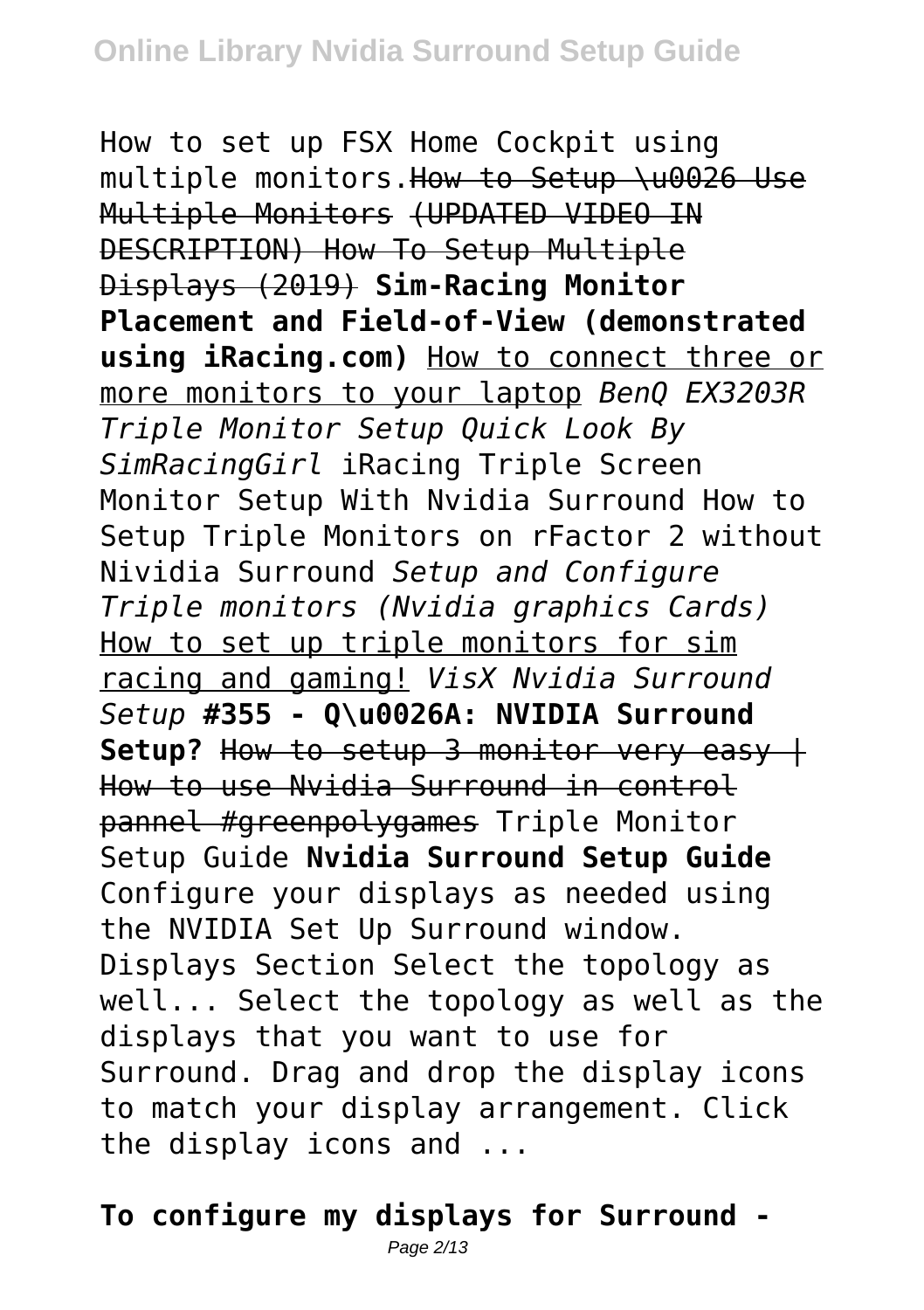#### **Nvidia**

To GameStream with surround audio, your SHIFLD TV will need to be connected to a device capable of playing back surround audio such as an AV receiver, soundbar, or surround capable TV. For more information, please visit the User's Guide on how to configure SHIELD TV for surround audio.

#### **Surround Audio Setup - Nvidia**

To do this simply right click on a blank part of the desktop and select the NVIDIA Control Panel. Once we have the NVIDIA Control Panel open, select Configure Surround, Physx in the left hand side...

# **Configuring Multiple Monitors - NVIDIA Surround (Single ...**

Right click on the Nvidia icon and select Open the Nvidia Control Panel. In the left panel, you can configure your preferences, but in our case we are going to select Configure Surround, PhysX. Then, check Span displays with Surround and select Configure. Now, you can select your Resolution, Bezel Correction and Monitors Disposition.

# **How to set up three monitors with Nvidia Surround on ...**

Please support me at: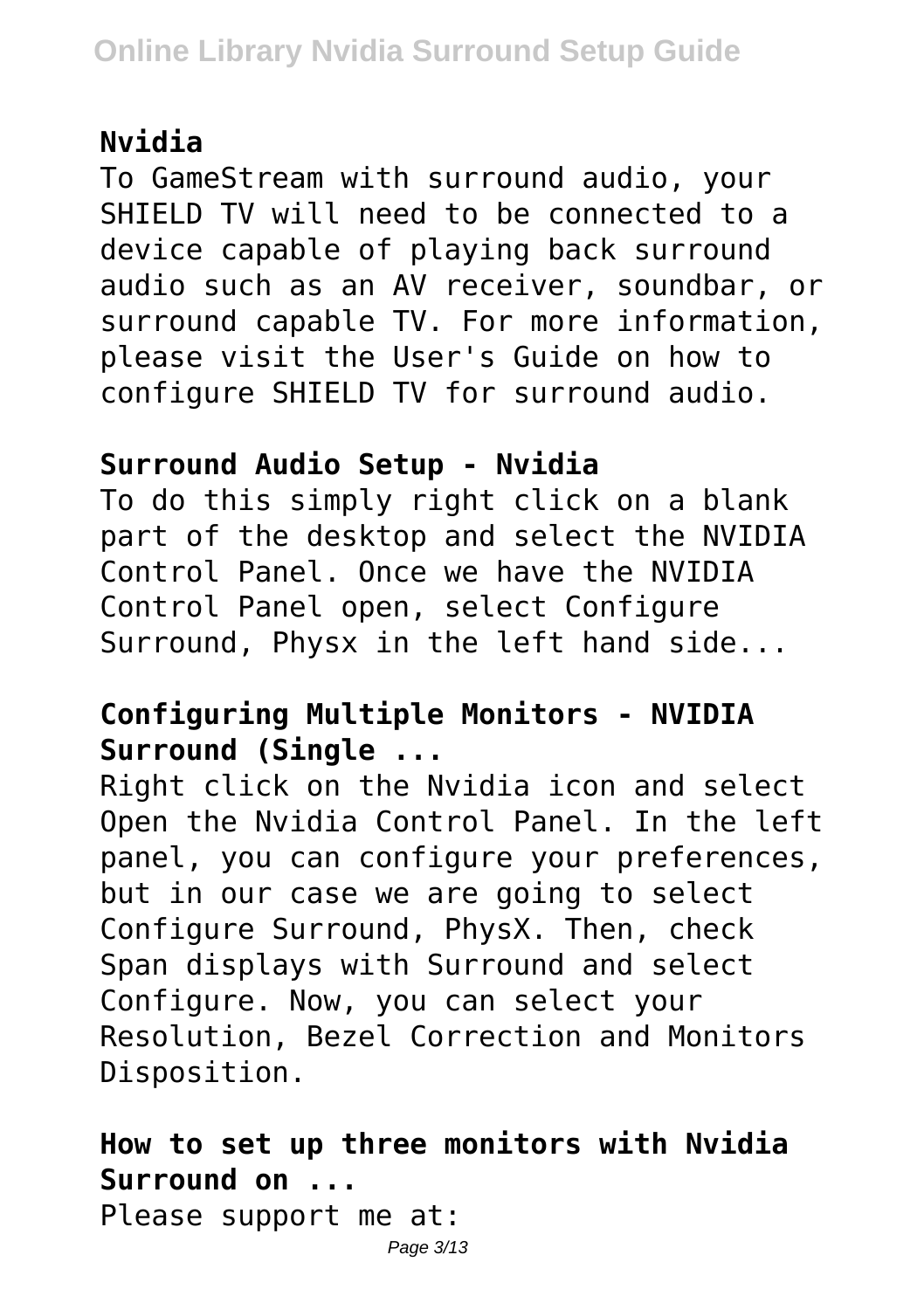www.patreon.com/digitalbearBuy graphics cards on Amazon: http://amzn.to/23vIN2bThis is how you set up 5760x1080 resolution with 3 monit...

### **How to Set Up Nvidia Surround With 3 Monitors 5760x1080 ...**

This guide is intended for developers who are interested in supporting multi-display NVIDIA Surround configurations when designing and implementing systems in their game or engine. This guide is meant to assist developers in avoiding common pitfalls that have been observed when running games in Surround configurations.

#### **NVIDIA SURROUND BEST PRACTICES GUIDE**

To enable this feature, your SHIELD must be connected to a surround sound TV, AV receiver, or soundbar. Your game must have surround sound support and be configured for surround audio as well. Check for a "surround sound" option in the in-game settings or control panel.

#### **Recommended SHIELD TV Setup - Nvidia**

Make sure you have the latest NVIDIA Drivers; Open the NVIDIA control panel; Under "Display" select "Change Resolution" Click on the first monitor and then click on "Customise" (note in the screenshot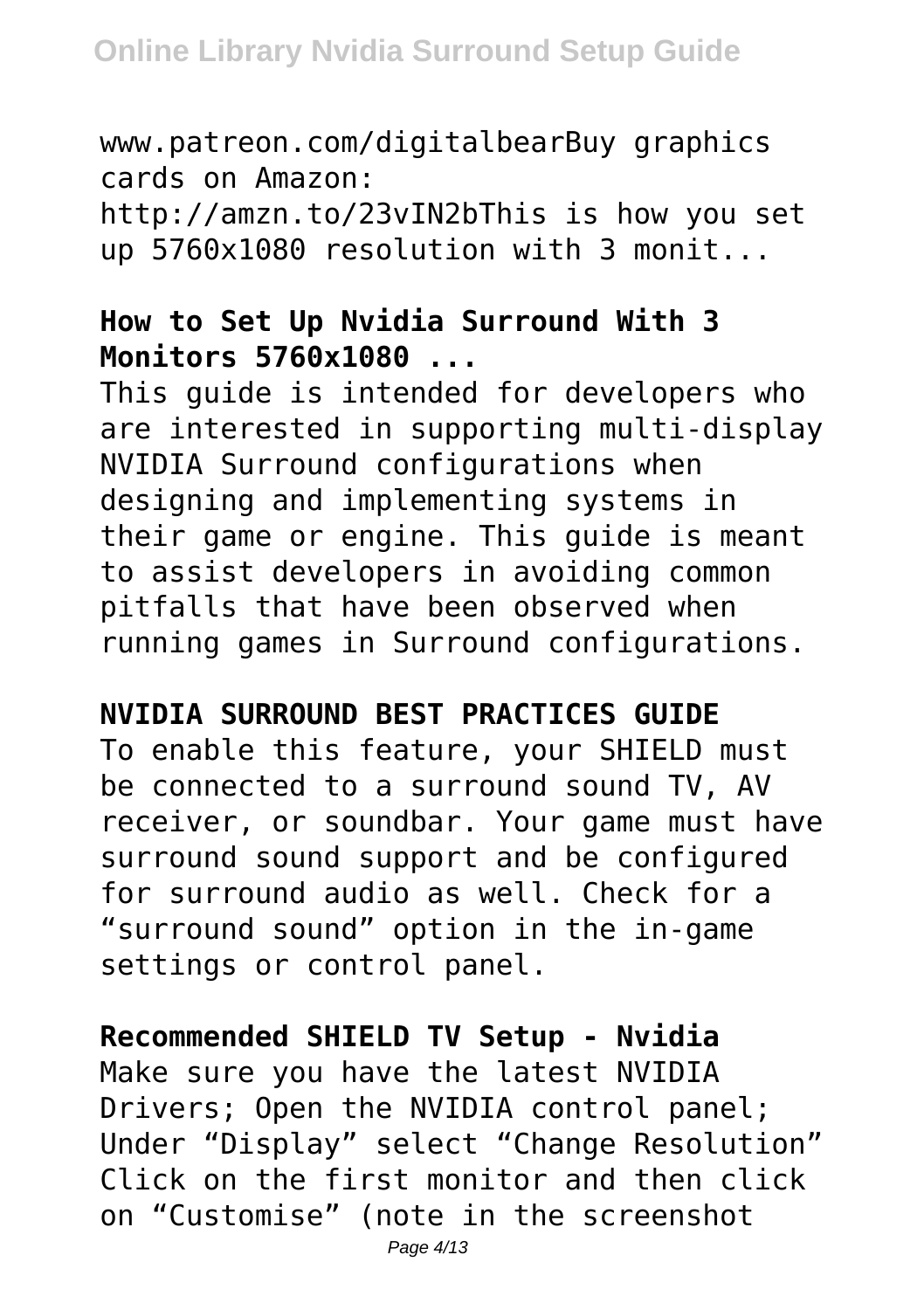below I've already got them working in surround mode so only one screen is showing – you will see three)

# **How to get 5760x1080 Surround Working With NVIDIA 3 ...**

1. Go to Settings, and navigate to Audio. 2. Select Microphone (NVIDIA RTX Voice) as your Primary Microphone.

#### **NVIDIA RTX Voice: Setup Guide**

Nvidia Surround When using Nvidia Geforce graphics cards, you will need to set up Nvidia Surround to use desktop applications with SimVisuals 2. Rightclick on the desktop and click NVIDIA Control Panel, otherwise, open the start menu and search for NVIDIA Control Panel. Under 3D Settings, click Configure Surround, PhysX

### **Configuring Nvidia Surround/Mosaic with SimVisuals 2**

(I) Recommended setup: SHIELD > AVR > TV. Connect your SHIELD TV to a receiver with an HDMI cable. Plug another HDMI cable from your receiver's HDMI OUT port to the TV.

# **AVR / Surround Audio Setup - Nvidia**

This is done through your Nvidia or AMD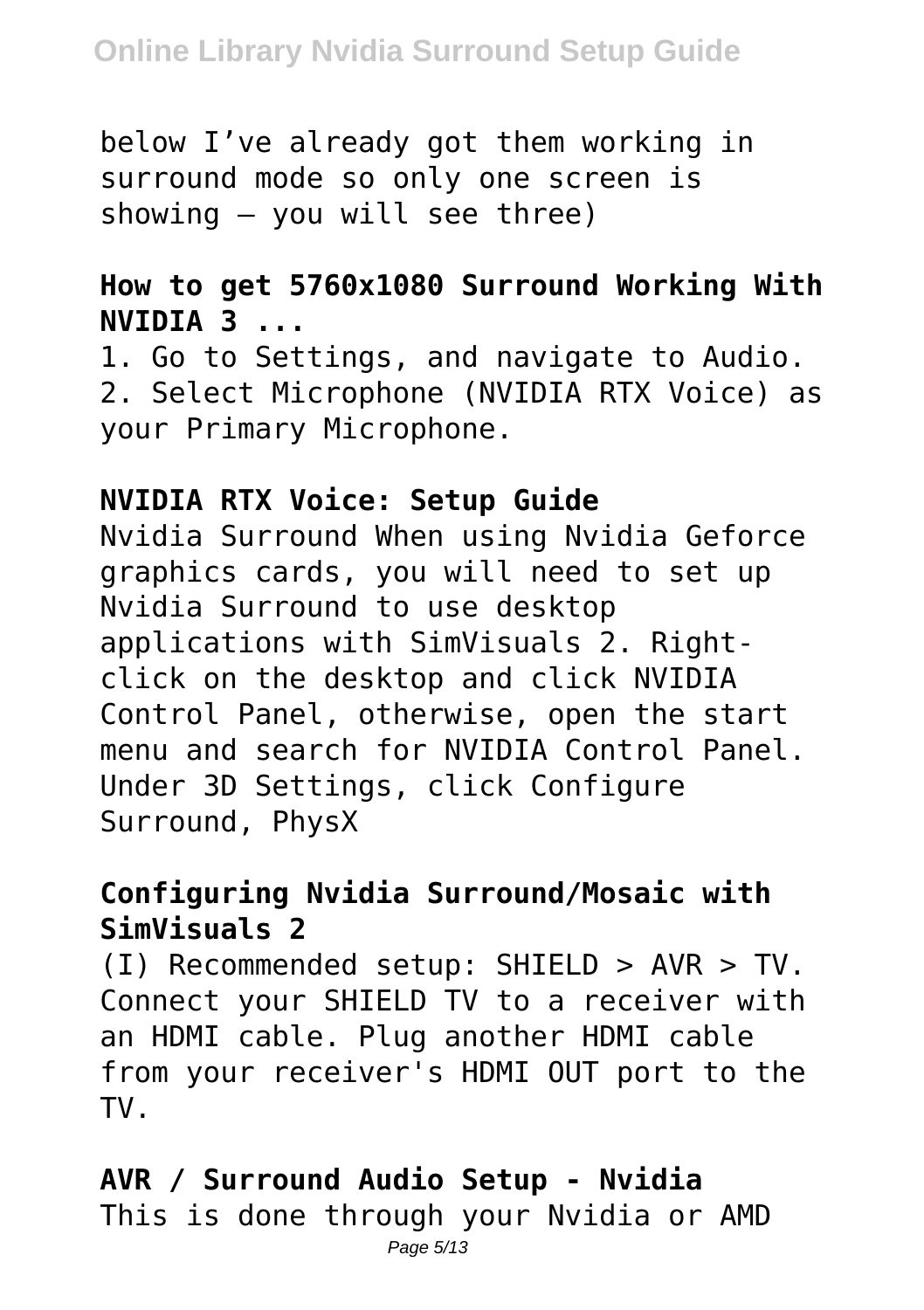control panel. For Nvidia graphics cards, you need to enable Surround. To do this, find the 3D Settings option on the left hand menu and select 'Configure Surround, PhysX'. Tick the box that says 'Span displays with Surround' and hit Configure.

### **How to set up three monitors for ultrawide multi-monitor ...**

Hardware/MOD used: ----- Active DVI-D to VGA Adapter ----- NOTE: Since this i...

# **Dual monitor surround setup guide - YouTube**

When in Extended Mode, save the layout as a Monitor Profile. Switch to Surround Mode with the hotkey. Set that layout up if needed and save it as a Monitor Profile. Then when you switch back to Extended with the hotkey, you can load the Extended profile again.

# **Toggle between Nvidia surround and extended • Discussions ...**

Welcome to the channel! Make sure you follow my stuff bellow! My DS T Shirts: ht tps://www.designbyhumans.com/shop/DSClothi ng/ Twitter: https://twitter.com/...

# **How to Set Up Nvidia Surround With 3 Monitors 5760x1080 ...**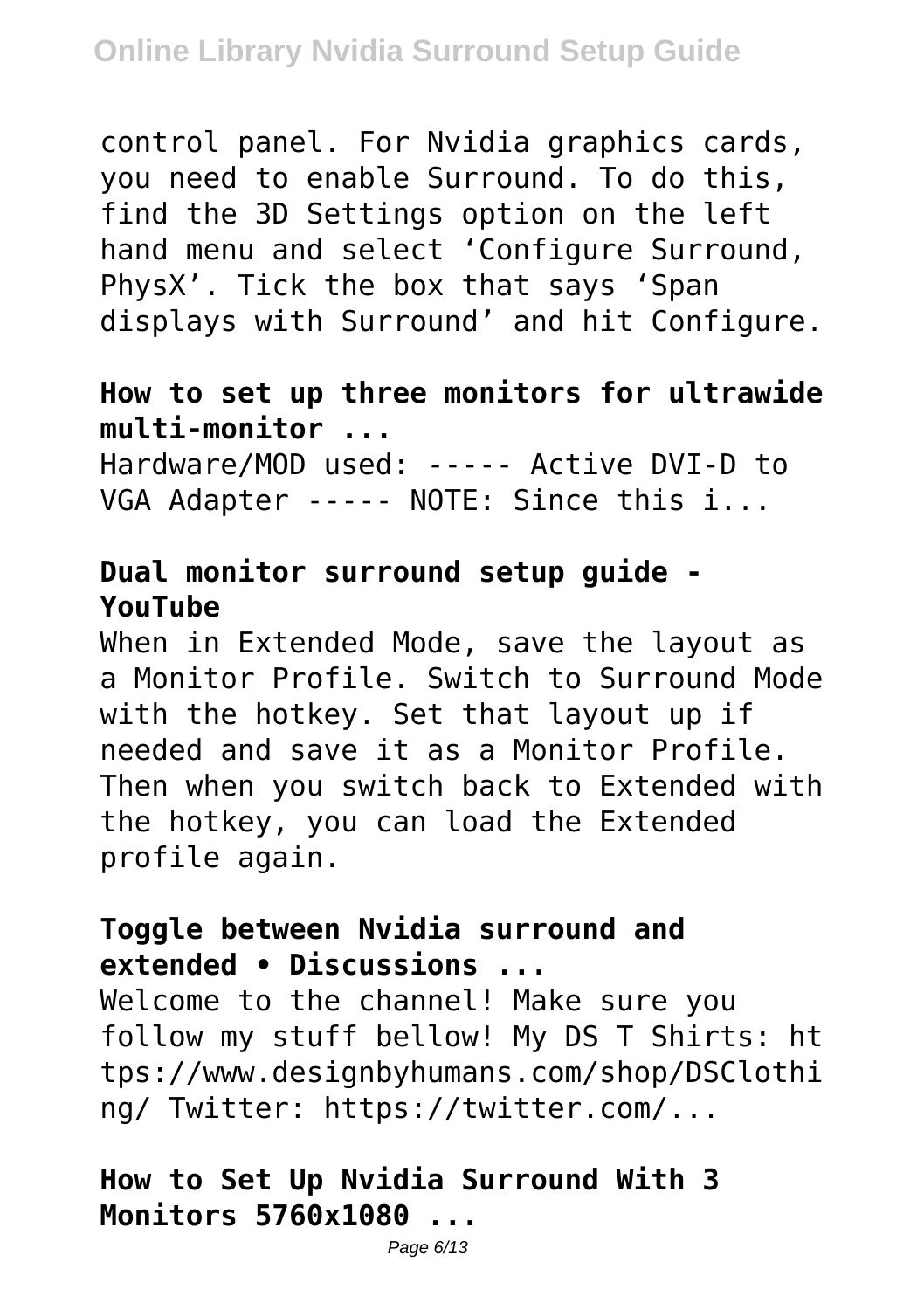A guide to the Nvidia Control Panel and how to use it to get the most from your graphics card, display, and games. ... Configure Surround, PhysX . ... Set up G-Sync menu: On this page, make sure ...

**Nvidia Control Panel guide | PC Gamer** Walkthrough of how to setup NVIDIA Surround. Conclude with a comparison of the NVIDIA Surround & AMD Eyefinity setup processes. PS - I made a few "speak $ohs$ " $\ldots$ 

NVIDIA Surround Setup \u0026 AMD Eyefinity Comparison *NVIDIA Geforce Surround Gaming Setup Guide Linus Tech Tips* How to Set Up Nvidia Surround With 3 Monitors 5760x1080 Resolution

SOLVED! - How to make nVidia Surround work on Ultrawide Displays

How to set up NVIDIA surround+accessory display

How to Enable Nvidia Surround with Different Monitors**How to Set Up Nvidia Surround With 3 Monitors 5760x1080 Resolution** Dual monitor surround setup guide Triple Screen Setup - NVidia Surround How to Setup iRacing Triple Screens WITHOUT Nvidia Surround or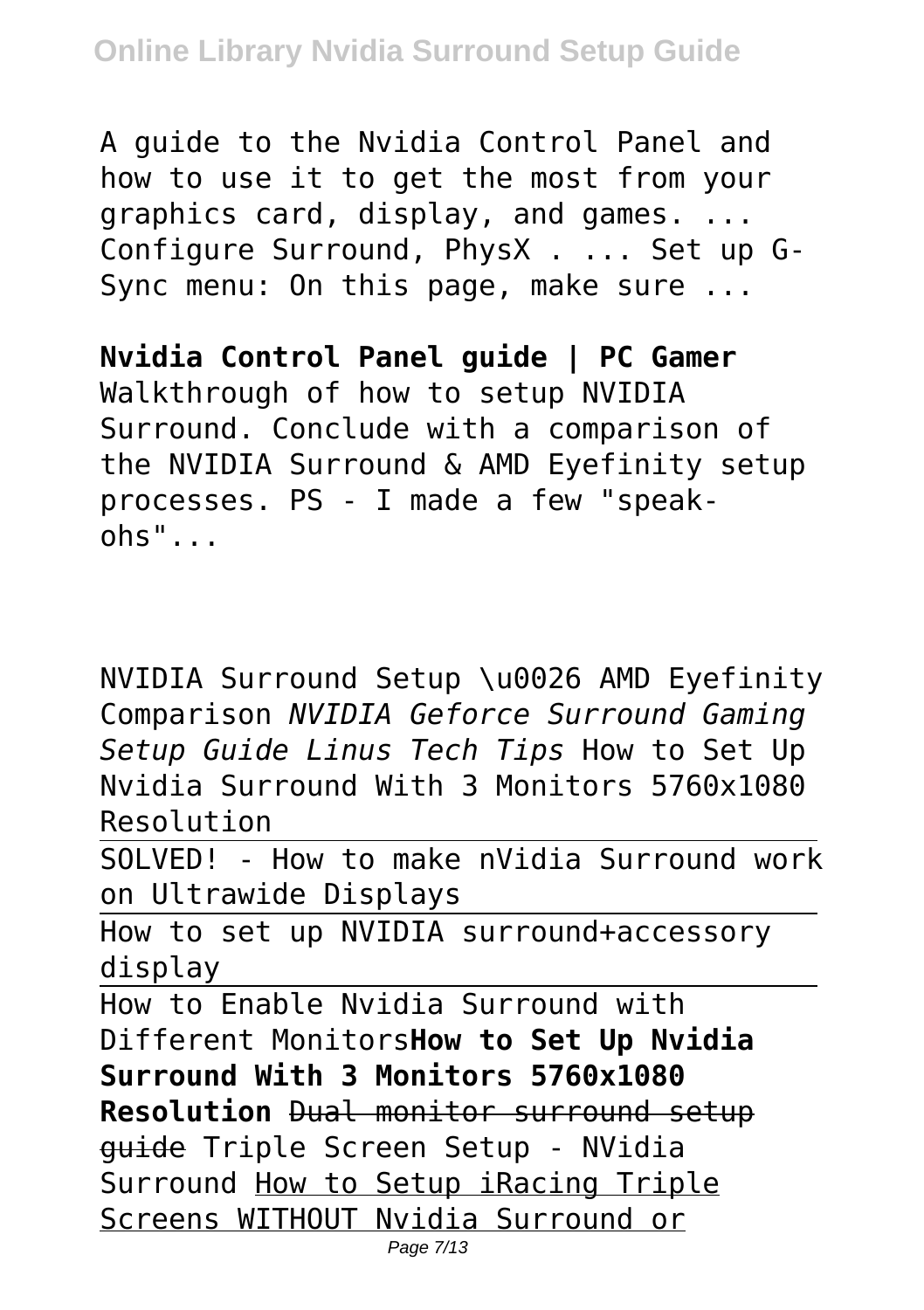Eyefinity *Fix Nvidia Surround wrong resolution/Not working*

iRacing Setup w/ Nvidia Surround and Sound Options49\" Samsung Super Ultrawide vs Dual 27\" vs Triple 27\" *How to get Triple Screen Gaming Working on any Three Monitors! TUTORIAL 7680 X 1440.* Having up to 4 monitors with 2 different video cards

How to Setup Triple Screen ( Step by Step in real time )Nvidia Control Panel. ACC and iRacing

How to set up FSX Home Cockpit using multiple monitors.How to Setup \u0026 Use Multiple Monitors (UPDATED VIDEO IN DESCRIPTION) How To Setup Multiple Displays (2019) **Sim-Racing Monitor Placement and Field-of-View (demonstrated using iRacing.com)** How to connect three or more monitors to your laptop *BenQ EX3203R Triple Monitor Setup Quick Look By SimRacingGirl* iRacing Triple Screen Monitor Setup With Nvidia Surround How to Setup Triple Monitors on rFactor 2 without Nividia Surround *Setup and Configure Triple monitors (Nvidia graphics Cards)* How to set up triple monitors for sim racing and gaming! *VisX Nvidia Surround Setup* **#355 - Q\u0026A: NVIDIA Surround** Setup? How to setup 3 monitor very easy + How to use Nvidia Surround in control Page 8/13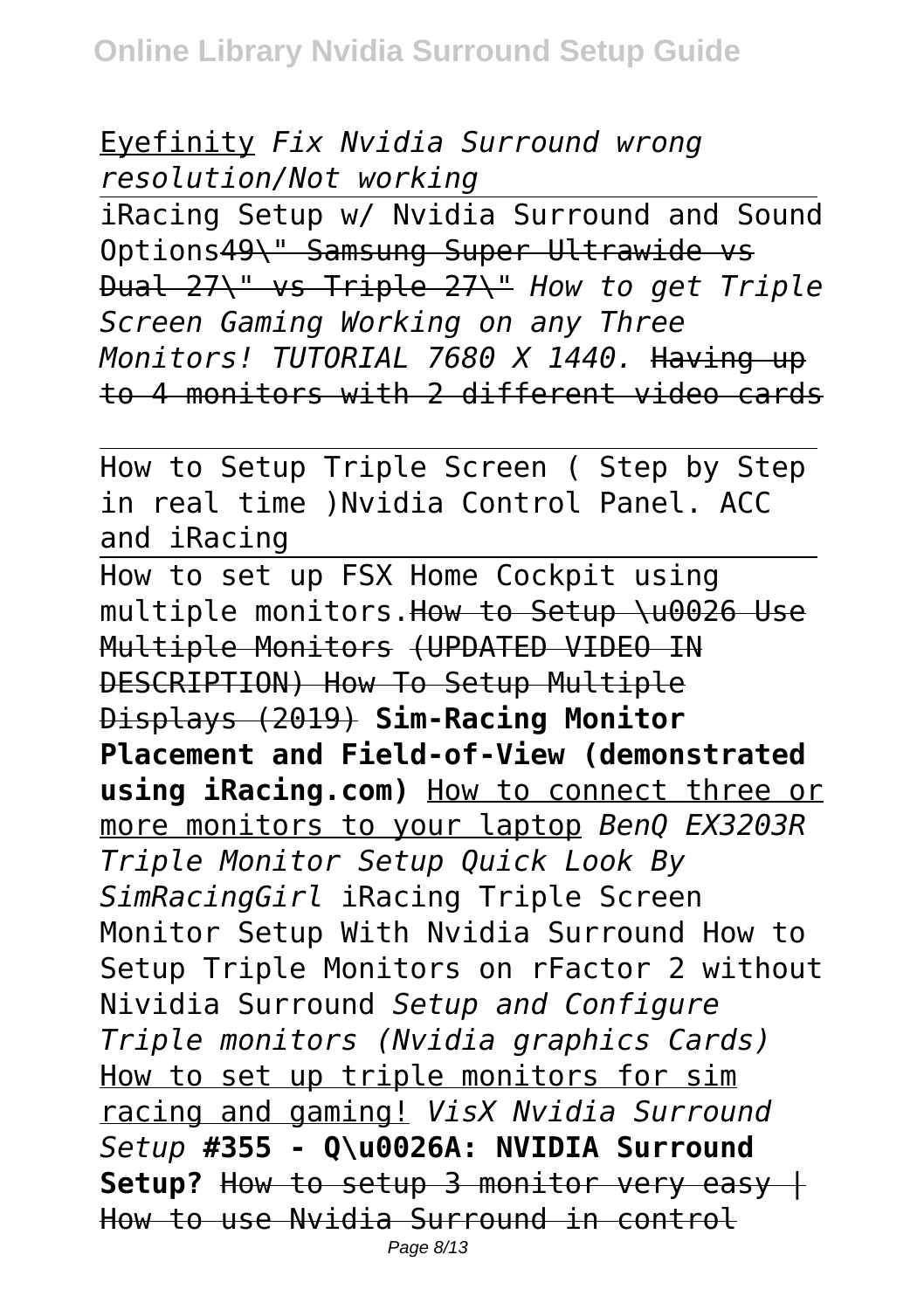pannel #greenpolygames Triple Monitor Setup Guide **Nvidia Surround Setup Guide** Configure your displays as needed using the NVIDIA Set Up Surround window. Displays Section Select the topology as well... Select the topology as well as the displays that you want to use for Surround. Drag and drop the display icons to match your display arrangement. Click the display icons and ...

# **To configure my displays for Surround - Nvidia**

To GameStream with surround audio, your SHIELD TV will need to be connected to a device capable of playing back surround audio such as an AV receiver, soundbar, or surround capable TV. For more information, please visit the User's Guide on how to configure SHIELD TV for surround audio.

#### **Surround Audio Setup - Nvidia**

To do this simply right click on a blank part of the desktop and select the NVIDIA Control Panel. Once we have the NVIDIA Control Panel open, select Configure Surround, Physx in the left hand side...

# **Configuring Multiple Monitors - NVIDIA Surround (Single ...**

Right click on the Nvidia icon and select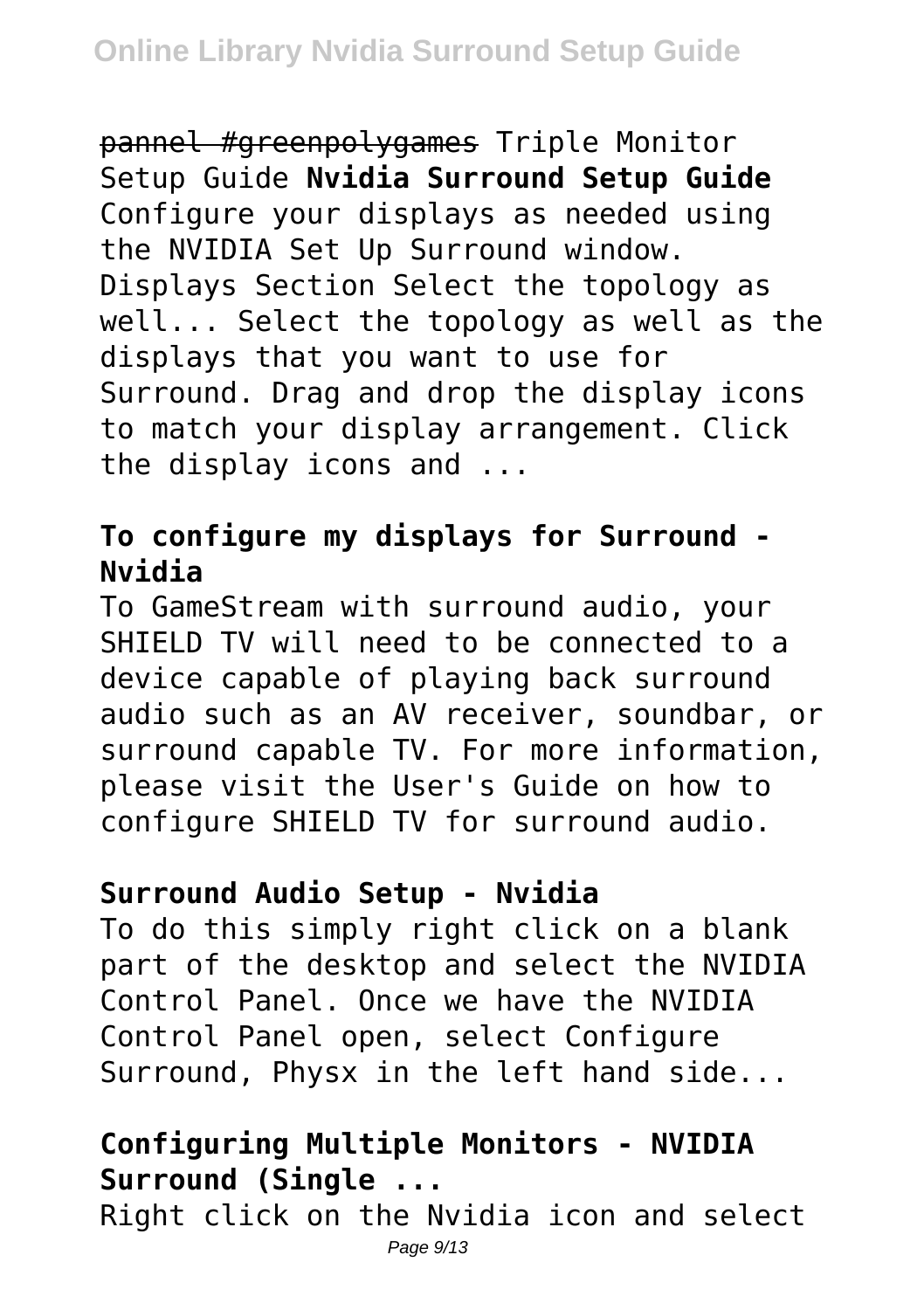Open the Nvidia Control Panel. In the left panel, you can configure your preferences, but in our case we are going to select Configure Surround, PhysX. Then, check Span displays with Surround and select Configure. Now, you can select your Resolution, Bezel Correction and Monitors Disposition.

#### **How to set up three monitors with Nvidia Surround on ...**

Please support me at: www.patreon.com/digitalbearBuy graphics cards on Amazon: http://amzn.to/23vIN2bThis is how you set up 5760x1080 resolution with 3 monit...

### **How to Set Up Nvidia Surround With 3 Monitors 5760x1080 ...**

This guide is intended for developers who are interested in supporting multi-display NVIDIA Surround configurations when designing and implementing systems in their game or engine. This guide is meant to assist developers in avoiding common pitfalls that have been observed when running games in Surround configurations.

#### **NVIDIA SURROUND BEST PRACTICES GUIDE**

To enable this feature, your SHIELD must be connected to a surround sound TV, AV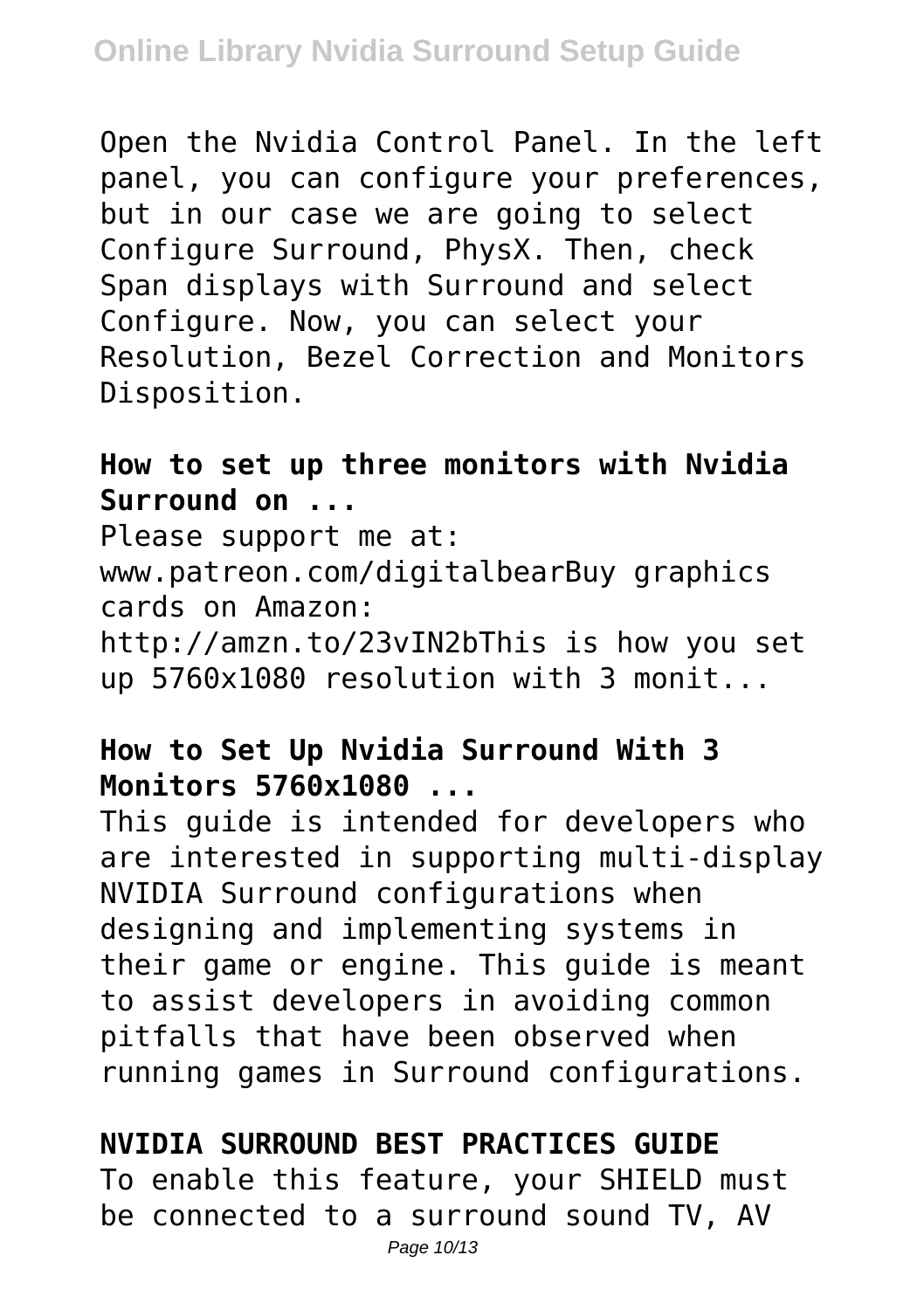receiver, or soundbar. Your game must have surround sound support and be configured for surround audio as well. Check for a "surround sound" option in the in-game settings or control panel.

#### **Recommended SHIELD TV Setup - Nvidia**

Make sure you have the latest NVIDIA Drivers; Open the NVIDIA control panel; Under "Display" select "Change Resolution" Click on the first monitor and then click on "Customise" (note in the screenshot below I've already got them working in surround mode so only one screen is showing – you will see three)

# **How to get 5760x1080 Surround Working With NVIDIA 3 ...**

1. Go to Settings, and navigate to Audio. 2. Select Microphone (NVIDIA RTX Voice) as your Primary Microphone.

#### **NVIDIA RTX Voice: Setup Guide**

Nvidia Surround When using Nvidia Geforce graphics cards, you will need to set up Nvidia Surround to use desktop applications with SimVisuals 2. Rightclick on the desktop and click NVIDIA Control Panel, otherwise, open the start menu and search for NVIDIA Control Panel. Under 3D Settings, click Configure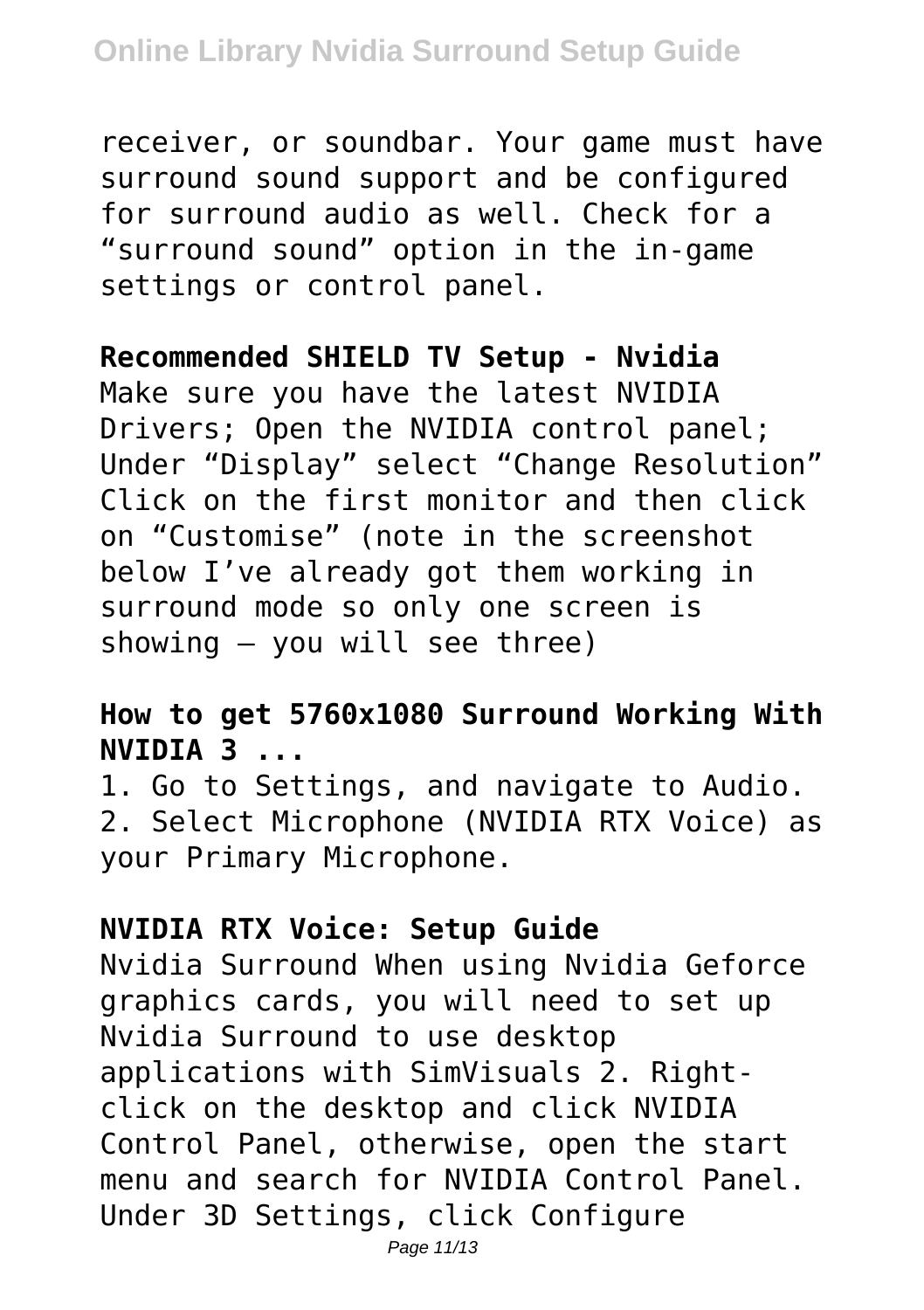Surround, PhysX

#### **Configuring Nvidia Surround/Mosaic with SimVisuals 2**

(I) Recommended setup: SHIELD > AVR > TV. Connect your SHIELD TV to a receiver with an HDMI cable. Plug another HDMI cable from your receiver's HDMI OUT port to the TV.

### **AVR / Surround Audio Setup - Nvidia**

This is done through your Nvidia or AMD control panel. For Nvidia graphics cards, you need to enable Surround. To do this, find the 3D Settings option on the left hand menu and select 'Configure Surround, PhysX'. Tick the box that says 'Span displays with Surround' and hit Configure.

#### **How to set up three monitors for ultrawide multi-monitor ...** Hardware/MOD used: ----- Active DVI-D to VGA Adapter ----- NOTE: Since this i...

# **Dual monitor surround setup guide - YouTube**

When in Extended Mode, save the layout as a Monitor Profile. Switch to Surround Mode with the hotkey. Set that layout up if needed and save it as a Monitor Profile. Then when you switch back to Extended with